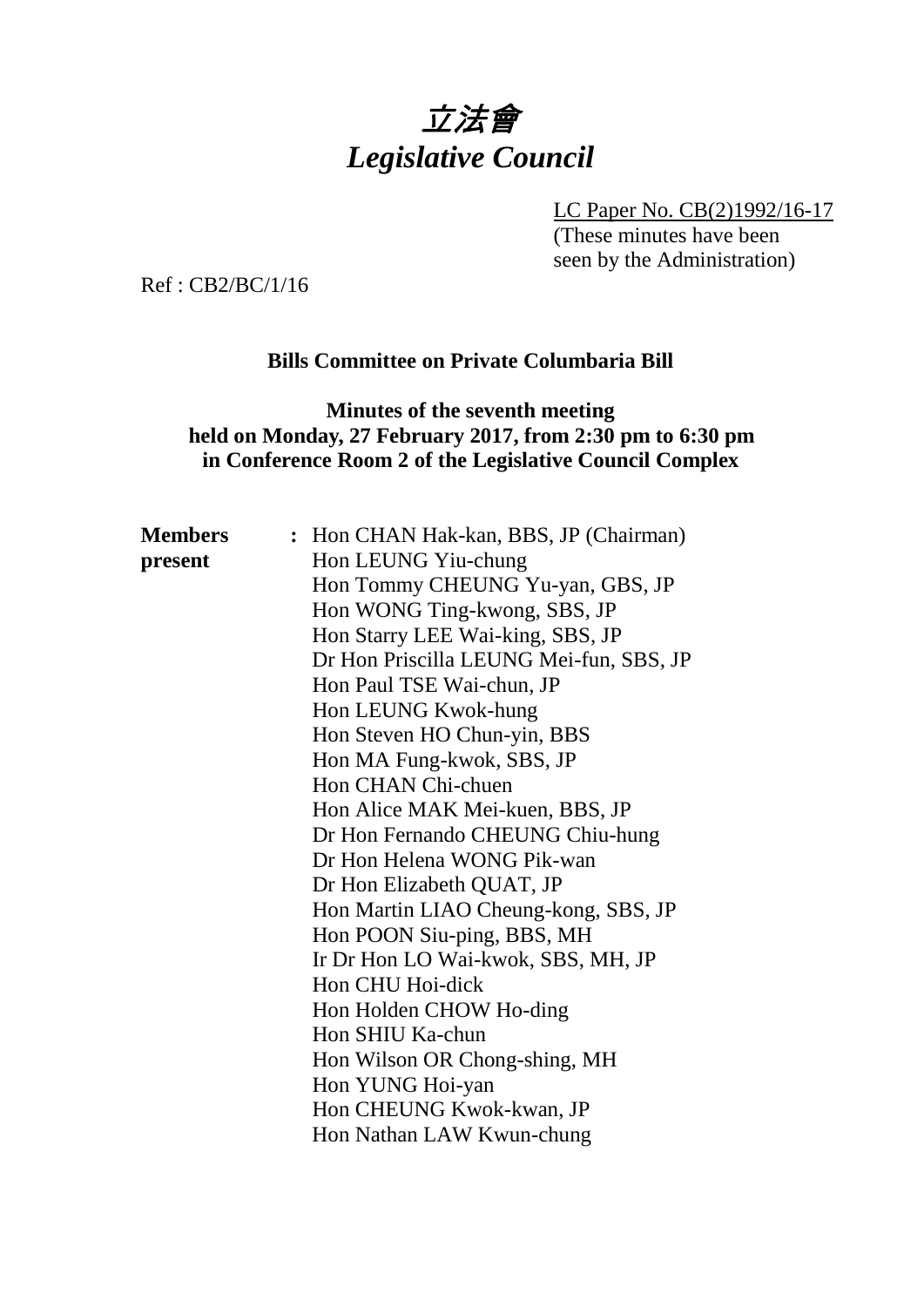| : Hon Tanya CHAN (Deputy Chairman) |
|------------------------------------|
| Hon LEUNG Che-cheung, BBS, MH, JP  |
|                                    |
| Dr Hon Junius HO Kwan-yiu, JP      |
|                                    |
|                                    |
|                                    |
|                                    |
|                                    |

[According to the Judgment of the Court of First Instance of the High Court on 14 July 2017, LEUNG Kwok-hung, Nathan LAW Kwun-chung, YIU Chung-yim and LAU Siu-lai have been disqualified from assuming the office of a member of the Legislative Council, and have vacated the same since 12 October 2016, and are not entitled to act as a member of the Legislative Council.]

#### **Public Officers :** Item I **attending**

Mr Daniel CHENG, JP Deputy Secretary for Food and Health (Food) 1 Food and Health Bureau

Miss Diane WONG Principal Assistant Secretary for Food and Health (Food) 2 Food and Health Bureau

Mr Peter SZE Senior Government Counsel Department of Justice

Miss Cindy CHEUK Senior Government Counsel Department of Justice

Mr CHIU Yu-chow Assistant Director (Grade Management and Development) Food and Environmental Hygiene Department

Mr Thomas LEUNG Assistant Director/New Buildings 1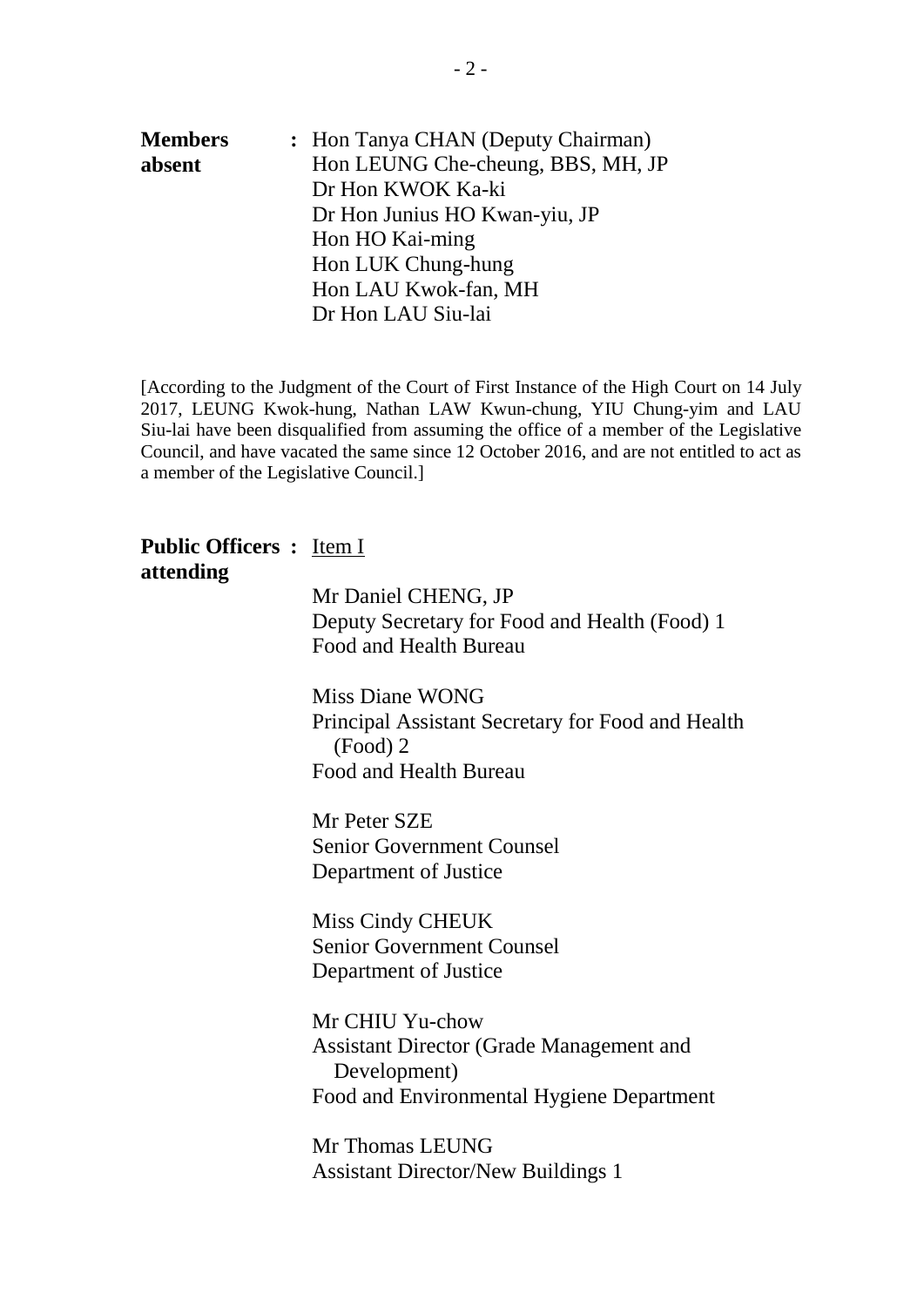| <b>Buildings Department</b>                                                                                                                               |
|-----------------------------------------------------------------------------------------------------------------------------------------------------------|
| Ms Doris CHOW<br><b>Assistant Director (Estate Management) (Lands</b><br><b>Administration Office/ Headquarters)</b><br><b>Lands Department</b>           |
| Ms Christine TSE<br><b>Assistant Director of Planning/Special Duties</b><br><b>Planning Department</b>                                                    |
| : Mr Colin CHUI<br>Chief Council Secretary (2) 4                                                                                                          |
| : Ms Wendy KAN<br><b>Assistant Legal Adviser 6</b><br>Ms Catherina YU<br>Senior Council Secretary (2) 4<br>Miss Meisy KWOK<br>Legislative Assistant (2) 6 |
|                                                                                                                                                           |

### **I. Meeting with the Administration**

[File Ref.: FH CR 2/3751/07; LC Paper Nos. CB(3)113/16-17, LS10/16-17, CB(2)345/16-17(01) and (02) and CB(2)862/16-17(01)]

The Bills Committee deliberated (index of proceedings attached at **Annex**).

- 2. The Bills Committee requested the Administration to:
	- (a) review the use of the words "必需" in the Chinese text of sections 12, 13, 14 and 15 of Schedule 5; and
	- (b) consider making available the information mentioned in sections 10, 12(3) and 13 of Schedule 5 as much as practicable for public access in a convenient way.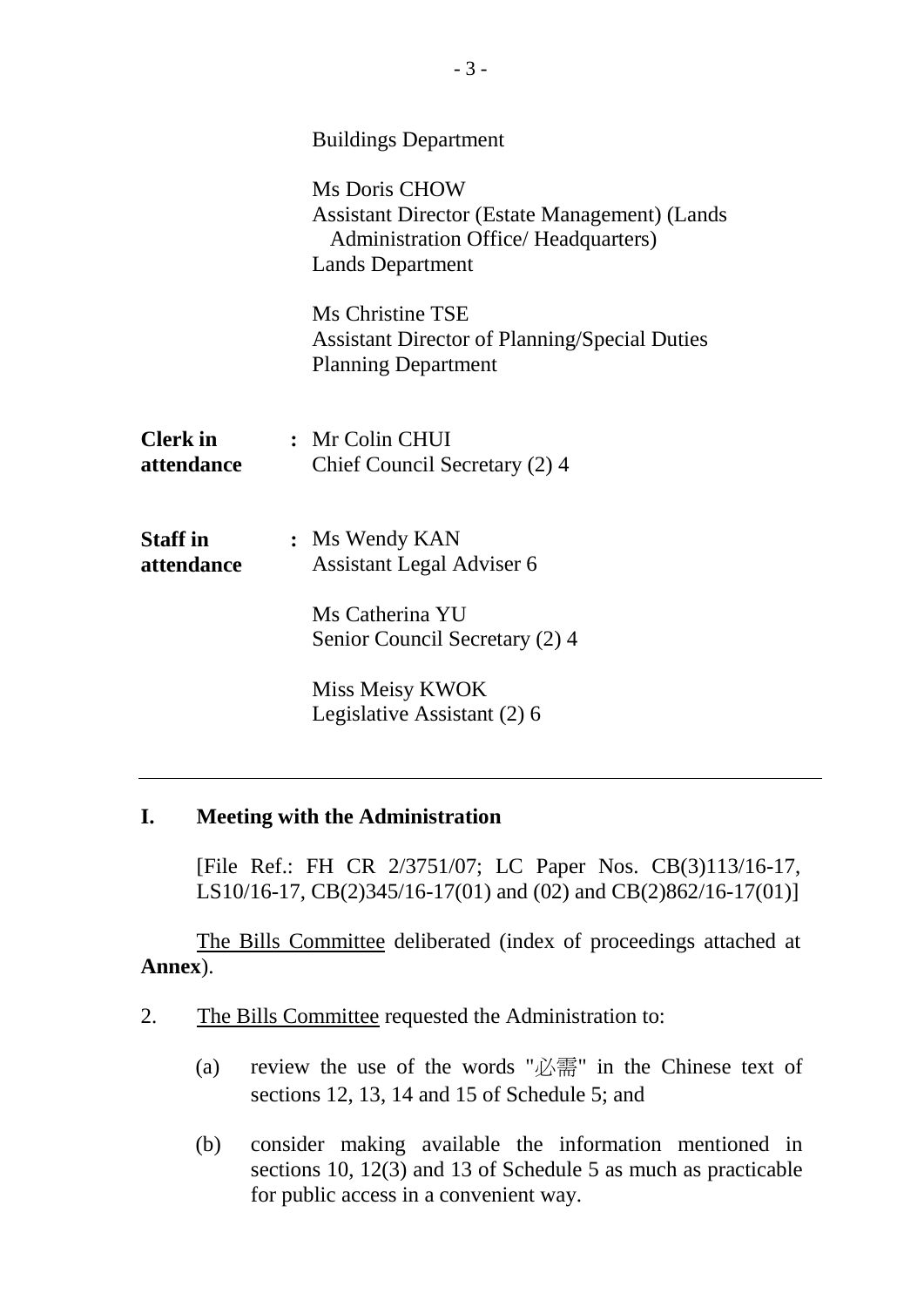#### **II. Date of next meeting**

3. The Chairman said that members would be informed of the date of the next meeting in due course.

(*Post-meeting note*: Members were informed vide LC Paper No. CB(2)908/16-17 on 1 March 2017 that the next meeting would be held on Thursday, 16 March 2017 at 2:30 p.m.)

#### **III. Any other business**

4. There being no other business, the meeting ended at 5:39 pm.

Council Business Division 2 Legislative Council Secretariat 2 August 2017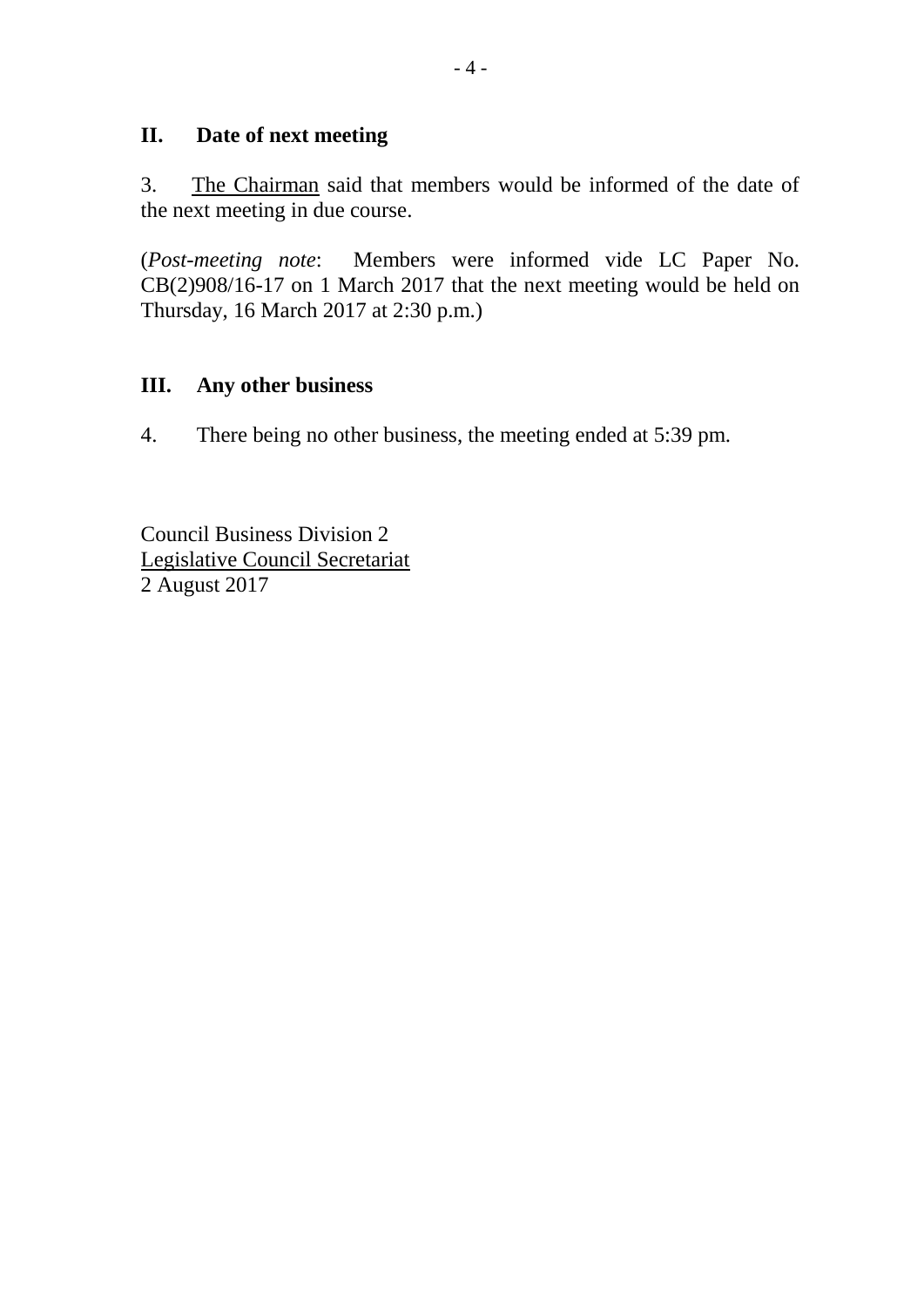## **Proceedings of the seventh meeting of the Bills Committee on Private Columbaria Bill on Monday, 27 February 2017, from 2:30 pm to 6:30 pm in Conference Room 2 of the Legislative Council Complex**

| <b>Time marker</b>           | Speaker(s)                                        | Subject(s)                                                                                                                                                                                                                                                                                                                                                                                                                                                                                                                                                                                                                                                                                                                                                                                                                                                                                                                                                                                                                                                                                                                                                                                                                                                                                                                                                                                                                                                                                                                                                                                                                                                                                                    | <b>Action</b><br>required |
|------------------------------|---------------------------------------------------|---------------------------------------------------------------------------------------------------------------------------------------------------------------------------------------------------------------------------------------------------------------------------------------------------------------------------------------------------------------------------------------------------------------------------------------------------------------------------------------------------------------------------------------------------------------------------------------------------------------------------------------------------------------------------------------------------------------------------------------------------------------------------------------------------------------------------------------------------------------------------------------------------------------------------------------------------------------------------------------------------------------------------------------------------------------------------------------------------------------------------------------------------------------------------------------------------------------------------------------------------------------------------------------------------------------------------------------------------------------------------------------------------------------------------------------------------------------------------------------------------------------------------------------------------------------------------------------------------------------------------------------------------------------------------------------------------------------|---------------------------|
|                              | Agenda item $I$ – Meeting with the Administration |                                                                                                                                                                                                                                                                                                                                                                                                                                                                                                                                                                                                                                                                                                                                                                                                                                                                                                                                                                                                                                                                                                                                                                                                                                                                                                                                                                                                                                                                                                                                                                                                                                                                                                               |                           |
| $000522 - 001000$            | Chairman<br>Administration                        | Discussion about the Administration's paper<br>entitled "Supplementary Information Requested<br>by Members at Previous Meetings" (LC Paper<br>No. $CB(2)862/16-17(01)$ .                                                                                                                                                                                                                                                                                                                                                                                                                                                                                                                                                                                                                                                                                                                                                                                                                                                                                                                                                                                                                                                                                                                                                                                                                                                                                                                                                                                                                                                                                                                                      |                           |
| Clause-by-clause examination |                                                   |                                                                                                                                                                                                                                                                                                                                                                                                                                                                                                                                                                                                                                                                                                                                                                                                                                                                                                                                                                                                                                                                                                                                                                                                                                                                                                                                                                                                                                                                                                                                                                                                                                                                                                               |                           |
| $001001 - 001311$            | Chairman<br>Administration                        | Examination of Schedule $5 - Part 2$ , section 6                                                                                                                                                                                                                                                                                                                                                                                                                                                                                                                                                                                                                                                                                                                                                                                                                                                                                                                                                                                                                                                                                                                                                                                                                                                                                                                                                                                                                                                                                                                                                                                                                                                              |                           |
| $001312 - 001852$            | Chairman<br>Administration<br>ALA6                | Examination of Schedule $5 - Part 2$ , section 7<br>ALA6's advice that under section $7(2)(b)$ of<br>Schedule 5, an ash handler was required to<br>of Food<br>to<br>the Director<br>deliver<br>and<br>Environmental Hygiene ("DFEH") the ashes that<br>were not returned to an eligible claimant in a<br>manner specified by DFEH. Such requirement<br>would not be provided for in subsidiary<br>legislation and therefore would not be subject to<br>the<br>Legislative<br>amendment<br>Council<br>by<br>Non-compliance<br>("LegCo").<br>with<br>the<br>requirement might be punishable with a fine and<br>imprisonment under clause 72. She informed<br>members that the former Bills Committee on<br>Private Columbaria Bill ("the former Bills<br>Committee") had expressed concern about the<br>serious consequence (i.e. criminal sanction) for<br>non-compliance given that the requirement so<br>imposed could not be amended by LegCo<br>Members of the former Bills Committee were,<br>however, also aware that criminal sanction was<br>necessary in order to have sufficient deterrent<br>effect. They considered that as non-compliance<br>cases would be handled by the court, it could<br>play the role of "gatekeeper" in deciding the<br>penalty to be imposed on the offenders<br>Taking into account the above<br>concerned.<br>factors, the former Bills Committee accepted the<br>proposed requirement and suggested that its<br>for<br>concerns,<br>factors<br>consideration<br>and<br>acceptance of the requirement concerned should<br>be covered in the speech of the Secretary for<br>Food and Health ("SFH") for resumption of the<br>Second Reading debate on the former Private |                           |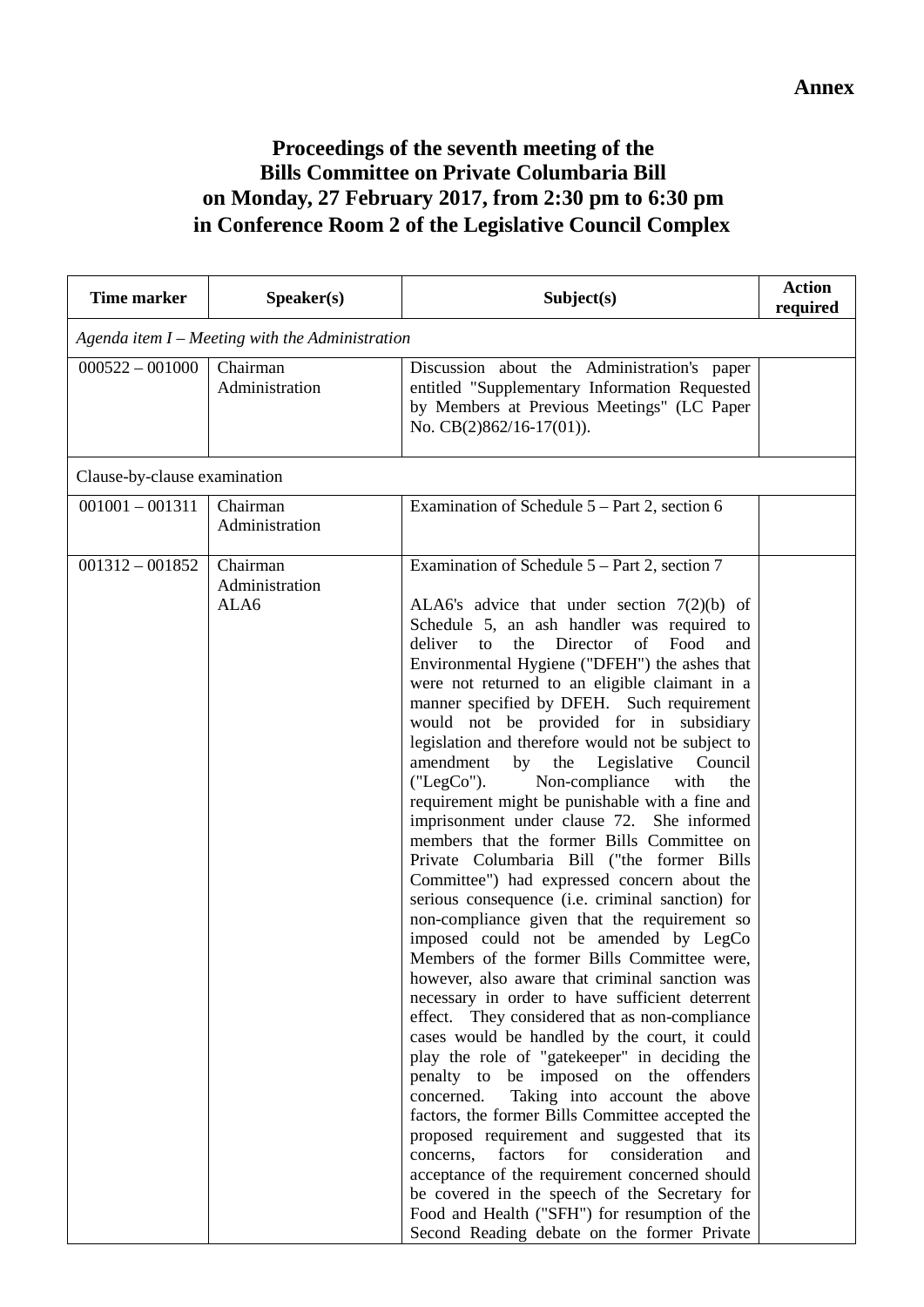| <b>Time marker</b> | Speaker(s)                                              | Subject(s)                                                                                                                                                                                                                                                                                                                                                                                                                                                                                                                                                                                                                                                                                                                                                                                                                                                                                                                                                                                                                                                                                                                                                                                                                                  | <b>Action</b><br>required |
|--------------------|---------------------------------------------------------|---------------------------------------------------------------------------------------------------------------------------------------------------------------------------------------------------------------------------------------------------------------------------------------------------------------------------------------------------------------------------------------------------------------------------------------------------------------------------------------------------------------------------------------------------------------------------------------------------------------------------------------------------------------------------------------------------------------------------------------------------------------------------------------------------------------------------------------------------------------------------------------------------------------------------------------------------------------------------------------------------------------------------------------------------------------------------------------------------------------------------------------------------------------------------------------------------------------------------------------------|---------------------------|
|                    |                                                         | Columbaria Bill. The Administration had made<br>undertaking that guidelines would<br>be<br>an<br>promulgated for the purpose of providing greater<br>clarity on the proper disposal of ashes.<br><b>She</b><br>invited members to consider whether<br>the<br>proposed arrangement in section $7(2)(b)$ of<br>Schedule 5 was acceptable.<br>The Chairman said that the Administration<br>should include members' concerns, factors for<br>consideration and acceptance of the requirement<br>concerned in SFH's speech for resumption of the<br>Second Reading debate on the Bill and provide<br>the aforesaid guidelines to the parties concerned.<br>Members raised no objection in this regard.                                                                                                                                                                                                                                                                                                                                                                                                                                                                                                                                           |                           |
| $001853 - 002345$  | Chairman<br>Administration<br>Mr CHAN Chi-chuen<br>ALA6 | Examination of Schedule $5 - Part 2$ , section 8<br>The Administration's response to Mr CHAN<br>Chi-chuen's enquiry that the Administration<br>would relay to the future Private Columbaria<br>Licensing Board ("Licensing Board") the request<br>for publishing commencement of ash disposal<br>notices on the relevant websites.<br>ALA6's advice that the particulars to be<br>contained in a commencement of ash disposal<br>notice as required in section $8(4)(b)(iii)$ of<br>Schedule 5 were not exhaustive and failure to<br>provide these particulars might be punishable<br>with a fine and imprisonment. She informed<br>members that the former Bills Committee had<br>discussed<br>the<br>issue<br>and<br>accepted<br>the<br>Administration's proposal. She reiterated the<br>concerns and requests of the former Bills<br>Committee mentioned earlier (time marker:<br>001312-001852) and invited<br>members<br>to<br>consider whether the proposed arrangement<br>under section $8(4)(b)(iii)$ of Schedule 5 was<br>acceptable.<br>The Chairman's advice that the Administration<br>should handle section $8(4)(b)(iii)$ of Schedule 5<br>in the same manner as that for section $7(2)(b)$ of<br>Schedule 5. Members agreed. |                           |
| $002346 - 003844$  | Chairman<br>Administration<br>Mr CHAN Chi-chuen<br>ALA6 | Examination of Schedule $5 - Part 2$ , section 9<br>Chi-chuen's enquiry and the<br><b>CHAN</b><br>Mr<br>Administration's response regarding the priority<br>of claiming for the return of ashes among<br>relatives of the deceased person and that of the<br>same-sex partner (who was not a prescribed<br>claimant) of the deceased person.                                                                                                                                                                                                                                                                                                                                                                                                                                                                                                                                                                                                                                                                                                                                                                                                                                                                                                |                           |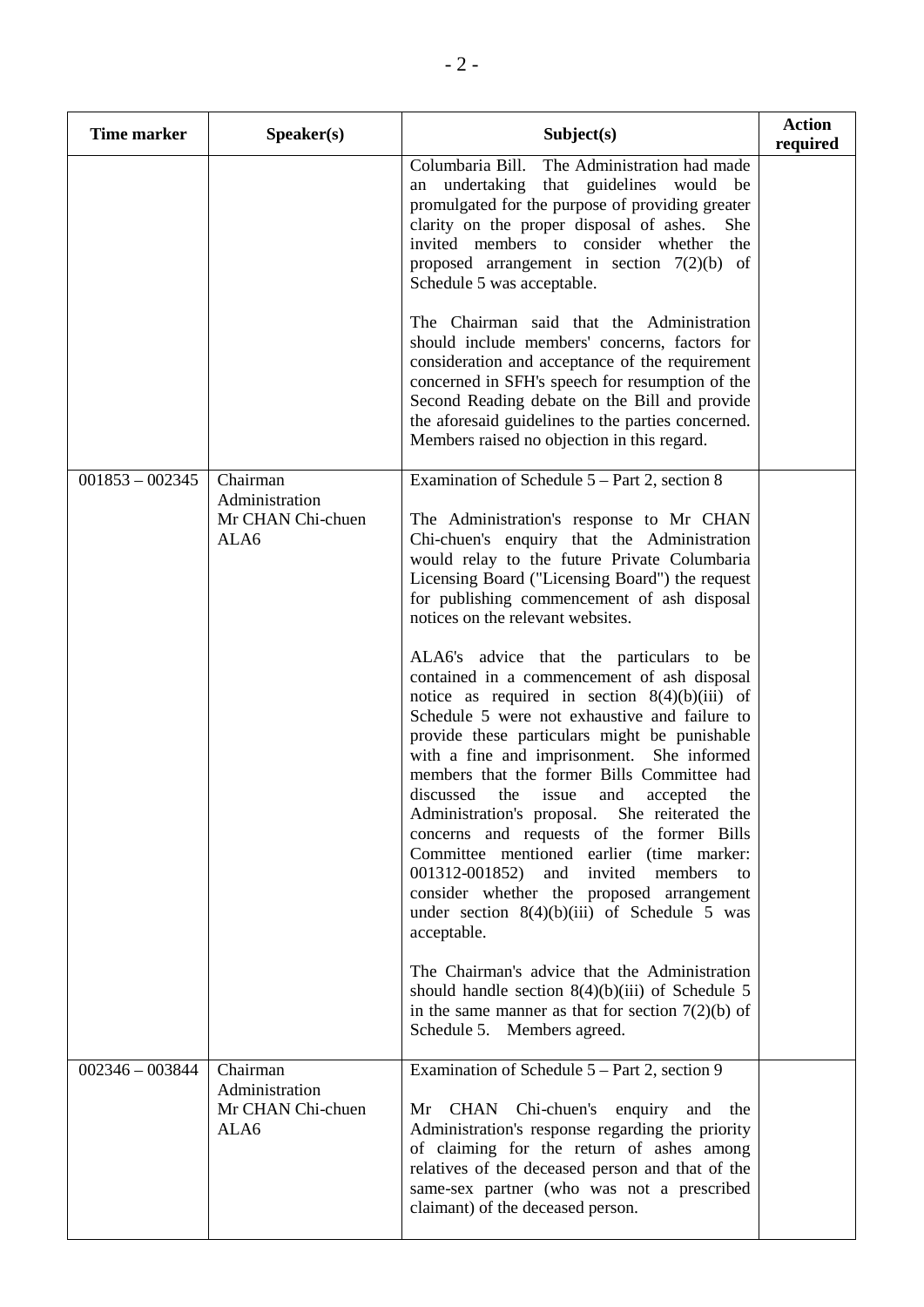| <b>Time marker</b> | Speaker(s)                         | Subject(s)                                                                                                                                                                                                                                                                                                                                                                                                                                                                                                                                                                        | <b>Action</b><br>required |
|--------------------|------------------------------------|-----------------------------------------------------------------------------------------------------------------------------------------------------------------------------------------------------------------------------------------------------------------------------------------------------------------------------------------------------------------------------------------------------------------------------------------------------------------------------------------------------------------------------------------------------------------------------------|---------------------------|
|                    |                                    | Mr CHAN's enquiry and the Administration's<br>response regarding claim for the return of the<br>ashes by the same-sex partner (who was not a<br>prescribed claimant) of a deceased person in the<br>event that there was no claim or competing claim<br>for the return of ashes by prescribed claimants.<br>The Administration's advice that DFEH might<br>exercise discretion in disposing of ashes only<br>after the on-site claim period stipulated in the<br>Bill had expired.                                                                                                |                           |
|                    |                                    | Mr CHAN took the view that the proposed<br>arrangements for claiming for the return of ashes<br>by the same-sex partner of a deceased person<br>were undesirable.<br>He<br>hoped that the<br>Administration would brief members early on its<br>proposed amendments to the Bill to facilitate<br>related persons' claim for the return of ashes as<br>far as ash disposal was concerned.                                                                                                                                                                                          |                           |
|                    |                                    | ALA6 drew members' attention to the legal effect<br>of section $9(8)(a)(ii)$ and (b) of Schedule 5 and<br>the implication on the responsibilities of an ash<br>handler after the expiry of the on-site claim<br>period. She informed members that the former<br>Bills Committee had discussed the issue and<br>accepted the provisions. Members raised no<br>objection to the relevant provisions.                                                                                                                                                                                |                           |
| $003845 - 004214$  | Chairman<br>Administration<br>ALA6 | Examination of Schedule $5 - Part 2$ , section 10<br>ALA6's advice that the requirements imposed by<br>the Licensing Board under section $10(1)(b)$ of<br>Schedule 5 (i.e. the information to be contained<br>in a record of the steps that an ash handler had<br>taken to carry out the prescribed ash disposal<br>procedures) would not be provided for in<br>subsidiary legislation and therefore would not be<br>subject<br>to<br>by<br>amendment<br>LegCo.<br>Non-compliance with the Licensing Board's<br>requirements might be punishable with a fine and<br>imprisonment. |                           |
|                    |                                    | [Post-meeting<br>According<br>note:<br>the<br>to<br>Administration,<br>with<br>Committee<br>stage<br>amendment ("CSA") to be moved by the<br>Government, the "Licensing Board" under<br>section $10(1)(b)$ had been substituted with the<br>"Director" (i.e. DFEH).]                                                                                                                                                                                                                                                                                                              |                           |
|                    |                                    | She informed members that the former Bills<br>Committee had discussed the issue and accepted<br>the Administration's proposal. In addition to the<br>concerns and requests of the former Bills<br>Committee mentioned earlier (time-marker:                                                                                                                                                                                                                                                                                                                                       |                           |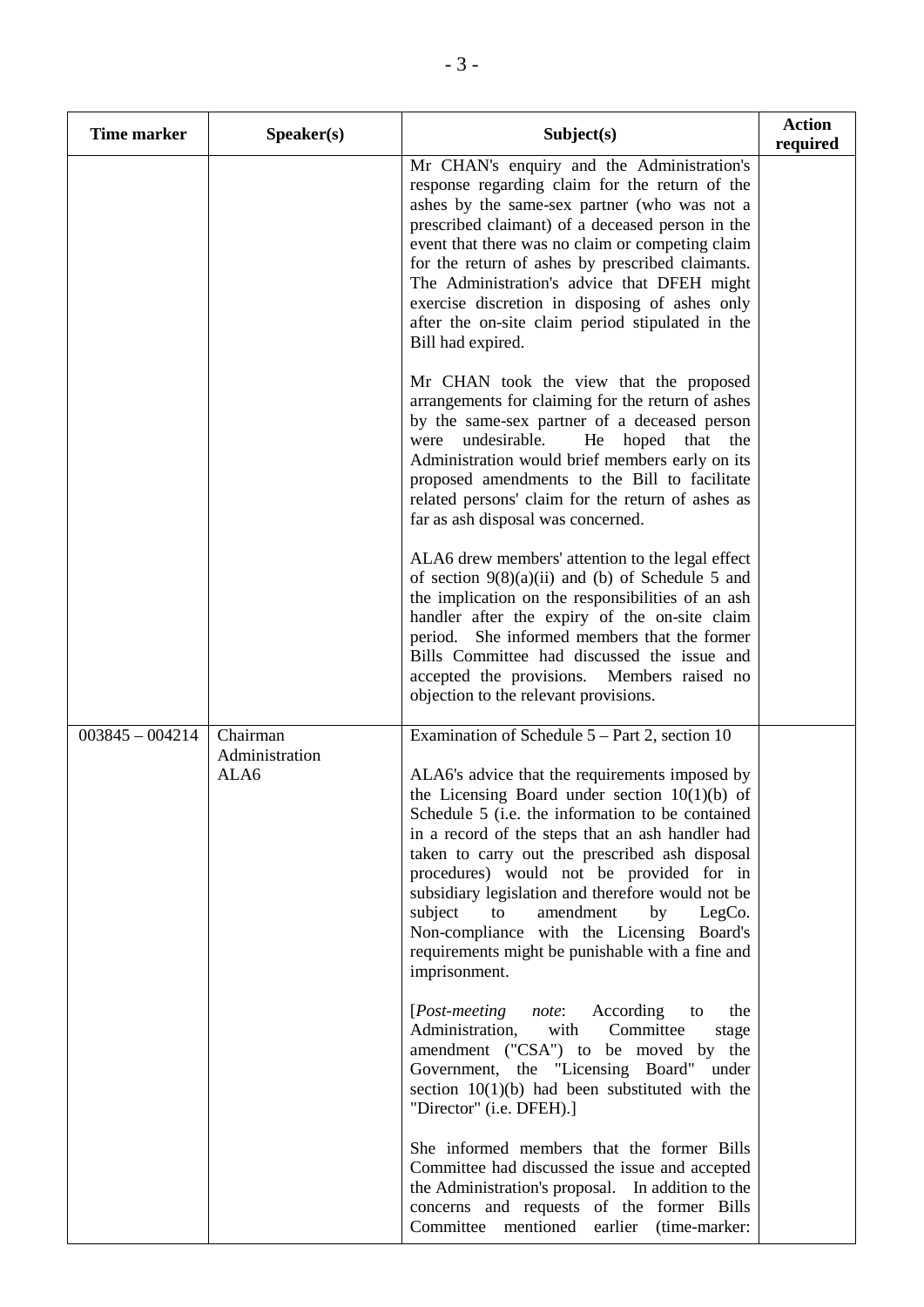| <b>Time marker</b> | Speaker(s)                                               | Subject(s)                                                                                                                                                                                                                                                                                                                                                                                                                                                                                                                                                                                                                                                                                                                                                                                                                                                                                                                                                                                                                                                                                                                                                                                                                                                                                                                                | <b>Action</b><br>required |
|--------------------|----------------------------------------------------------|-------------------------------------------------------------------------------------------------------------------------------------------------------------------------------------------------------------------------------------------------------------------------------------------------------------------------------------------------------------------------------------------------------------------------------------------------------------------------------------------------------------------------------------------------------------------------------------------------------------------------------------------------------------------------------------------------------------------------------------------------------------------------------------------------------------------------------------------------------------------------------------------------------------------------------------------------------------------------------------------------------------------------------------------------------------------------------------------------------------------------------------------------------------------------------------------------------------------------------------------------------------------------------------------------------------------------------------------|---------------------------|
|                    |                                                          | 001312-001852), the former Bills Committee had<br>requested the Administration to brief the relevant<br>Panel<br>of<br>the<br>Sixth<br>LegCo<br>after<br>the<br>implementation of the Private<br>Columbaria<br>Ordinance ("the Ordinance") on the difficulties<br>encountered, if any, in enforcing that section and<br>on the information referred to therein.<br>The<br>Administration had undertaken to do so and<br>agreed that such undertaking would be covered in<br>the SFH's speech. She invited members to<br>consider whether the proposed arrangement in<br>section $10(1)(b)$ of Schedule 5 was acceptable.<br>The Chairman's advice that the Administration<br>should handle section $10(1)(b)$ of Schedule 5 in<br>the same manner as that for section $7(2)(b)$ of<br>Schedule 5. The Administration should also<br>brief the relevant Panel as requested by the<br>former Bills Committee. Members agreed.                                                                                                                                                                                                                                                                                                                                                                                                               |                           |
| $004215 - 004443$  | Chairman<br>Administration<br>ALA6<br>Dr Helena WONG     | Examination of Schedule $5 - Part 2$ , section 11<br>ALA6 drew members' attention that DFEH or an<br>authorized officer was empowered under section<br>11 of Schedule 5 to require an ash handler to take<br>any steps that DFEH considered necessary to<br>facilitate the return of ashes, etc.<br>Such<br>requirement would not be provided for in<br>subsidiary legislation and therefore would not be<br>subject<br>to<br>amendment<br>by<br>LegCo.<br>Non-compliance with the requirement might be<br>punishable with a fine and imprisonment.<br>She<br>informed members that the former<br><b>Bills</b><br>Committee had discussed the issue and accepted<br>the Administration's proposal. She reiterated<br>the concerns and requests of the former Bills<br>Committee mentioned earlier (time-marker:<br>001312-001852)<br>invited<br>and<br>members<br>to<br>consider whether the provision was acceptable.<br>The Chairman's advice that the Administration<br>should handle section 11 of Schedule 5 in the<br>same manner as that for section $7(2)(b)$ of<br>Schedule 5. Members raised no objection in<br>this regard.<br>WONG's<br>Helena<br>enquiry<br>Dr<br>and<br>the<br>Administration's response regarding the reasons<br>for using the words "必需" but not "必須" in the<br>Chinese text of section 11 of Schedule 5. |                           |
| $004444 - 005059$  | Chairman<br>Administration<br>Dr Priscilla LEUNG<br>ALA6 | Examination of Schedule 5 – Part 2, section 12<br>Priscilla LEUNG's<br>enquiry<br>and<br>Dr<br>the<br>Administration's response regarding the use of                                                                                                                                                                                                                                                                                                                                                                                                                                                                                                                                                                                                                                                                                                                                                                                                                                                                                                                                                                                                                                                                                                                                                                                      |                           |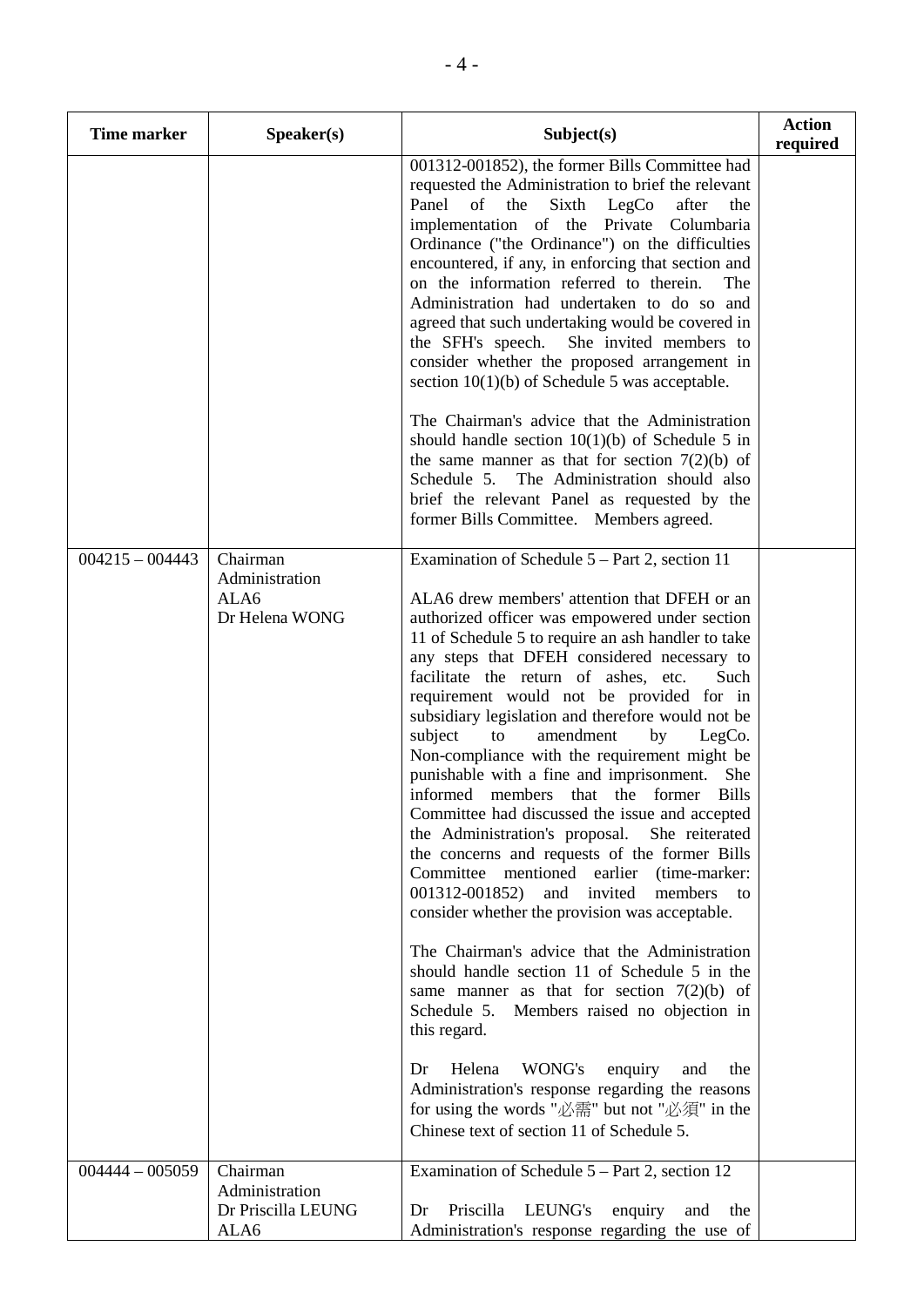| Time marker       | Speaker(s)                                                                    | Subject(s)                                                                                                                                                                                                                                                                                                                                                                                                                                                                                                     | <b>Action</b><br>required |
|-------------------|-------------------------------------------------------------------------------|----------------------------------------------------------------------------------------------------------------------------------------------------------------------------------------------------------------------------------------------------------------------------------------------------------------------------------------------------------------------------------------------------------------------------------------------------------------------------------------------------------------|---------------------------|
|                   |                                                                               | the words "必需" in the Chinese text of section<br>$12(2)$ and the word " $\overline{A}$ " in the Chinese text of<br>section $14(1)(a)$ of Schedule 5.                                                                                                                                                                                                                                                                                                                                                           |                           |
|                   |                                                                               | ALA6 drew members' attention that:                                                                                                                                                                                                                                                                                                                                                                                                                                                                             |                           |
|                   |                                                                               | (a) under section $12(2)$ of Schedule 5, DFEH<br>might carry out the steps that she considered<br>necessary for the disposal of ashes (to the<br>extent that there were steps in the prescribed<br>ash disposal procedures that had not been<br>carried out and that under section $12(4)$ of<br>Schedule 5, sections 7, 8 and 9 of Schedule 5<br>would apply to DFEH with necessary<br>modifications for the purposes of disposal of<br>ashes); and                                                           |                           |
|                   |                                                                               | (b) while an operator of a private columbarium<br>should be responsible for carrying out the<br>prescribed ash disposal procedures<br>as<br>required in the Bill, DFEH could be invited<br>to, under clause $73(4)$ , and a specified officer<br>might, under clause $74(1)$ , carry out any<br>steps that he/she considered necessary for<br>disposal of ashes in respect of a<br>columbarium.                                                                                                                |                           |
|                   |                                                                               | She informed members that the former Bills<br>Committee had discussed the issues and accepted<br>these provisions.<br>She invited members to<br>whether<br>consider<br>such<br>provisions<br>were<br>acceptable. Members raised no objection in this<br>regard.                                                                                                                                                                                                                                                |                           |
|                   |                                                                               | Priscilla<br>LEUNG's<br>enquiry<br>Dr<br>and<br>the<br>Administration's response regarding the legal<br>consequences of section $12(2)$ of Schedule 5.<br>The Administration's advice that under section<br>$12(2)$ of Schedule 5, DFEH had the discretion to<br>decide the steps to be carried out for ash disposal.                                                                                                                                                                                          |                           |
| $005100 - 005451$ | Chairman<br>Administration<br>Dr Priscilla LEUNG<br>Mr CHAN Chi-chuen<br>ALA6 | Examination of Schedule $5 - Part 2$ , section 13<br>Dr Priscilla LEUNG's view that the words<br>" $\mathcal{B}$ $\mathbb{R}$ " in the Chinese text of sections 12, 13, 14<br>and 15 of Schedule 5 had a connotation of<br>"必須(must)". The Administration's response<br>that the phrase "considers necessary" was used in<br>these sections to indicate DFEH's discretion.<br>Mr CHAN Chi-chuen's suggestion that the<br>Administration should review the use of the<br>words "必需" in the relevant provisions. |                           |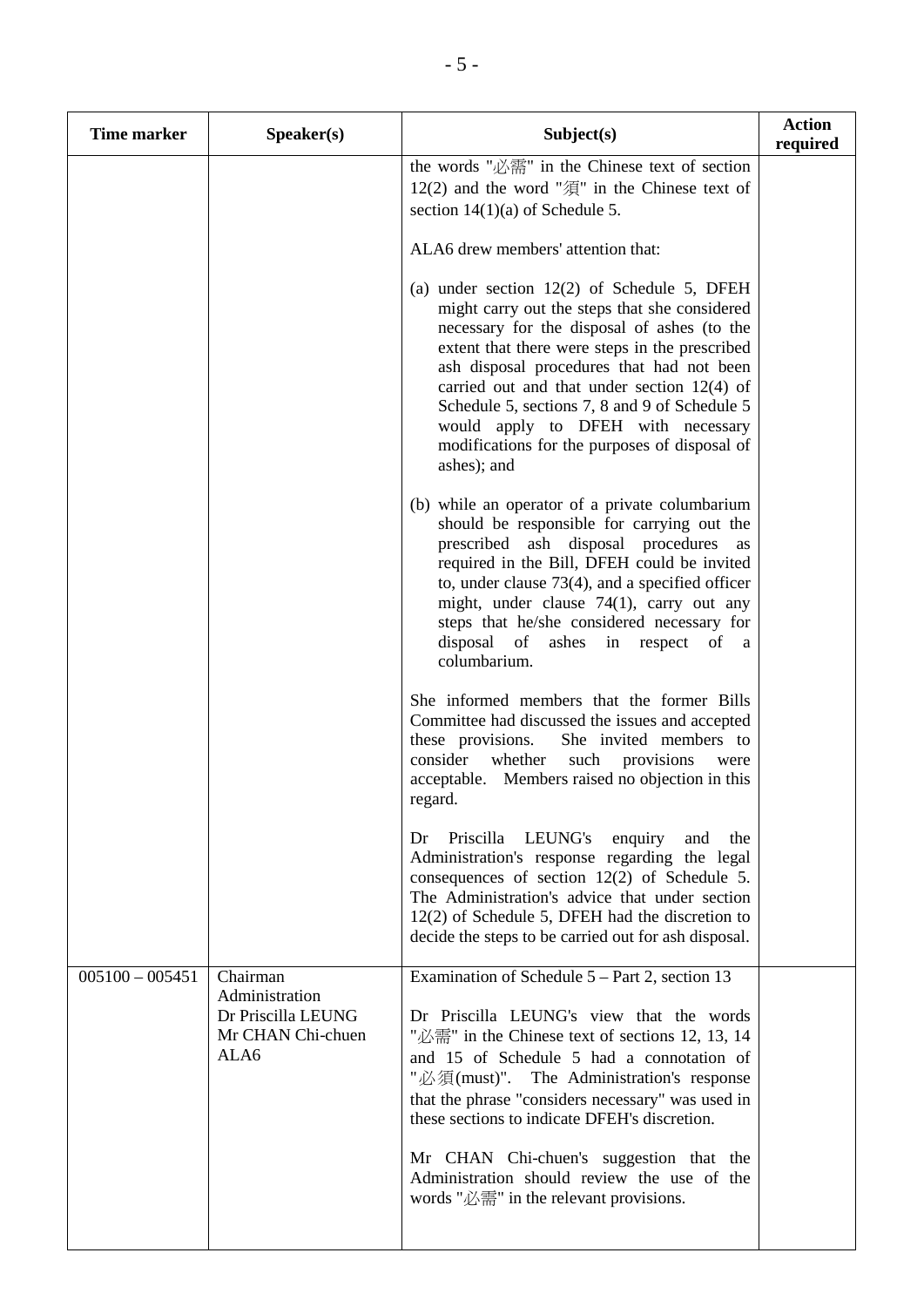| <b>Time marker</b> | Speaker(s)                                                                 | Subject(s)                                                                                                                                                                                                                                                                                                                                                                                                                                                                                                                                                                                                                                                                                                                                                                       | <b>Action</b><br>required                        |
|--------------------|----------------------------------------------------------------------------|----------------------------------------------------------------------------------------------------------------------------------------------------------------------------------------------------------------------------------------------------------------------------------------------------------------------------------------------------------------------------------------------------------------------------------------------------------------------------------------------------------------------------------------------------------------------------------------------------------------------------------------------------------------------------------------------------------------------------------------------------------------------------------|--------------------------------------------------|
|                    |                                                                            | The Chairman's request for the Administration to<br>consider members' suggestion on the drafting of<br>the relevant provisions.<br>The Administration<br>undertook to do so.                                                                                                                                                                                                                                                                                                                                                                                                                                                                                                                                                                                                     | Admin<br>(paragraph<br>$2(a)$ of the<br>minutes) |
|                    |                                                                            | ALA6's advice that pursuant to section $13(2)$ of<br>Schedule 5, if DFEH knew, not because a person<br>had informed her by written notice, that there<br>were pending court proceedings in respect of the<br>ashes in her possession, she might still dispose<br>the ashes in any manner that she thought fit<br>(including scattering cremains at gardens of<br>remembrance and at sea). Members raised no<br>objection in this regard.                                                                                                                                                                                                                                                                                                                                         |                                                  |
| $005452 - 010435$  | Chairman<br>Administration<br>Dr Helena WONG                               | Examination of Schedule 5 – Part 2, section 14<br>Dr Helena WONG's concern that the steps that<br>DFEH considered necessary for disposal of ashes<br>incur<br>high<br>The<br>might<br>expenses.<br>Administration's advice on the major types of<br>expenses to be incurred in carrying out the<br>aforesaid steps and that such steps would be<br>reasonable and appropriate.                                                                                                                                                                                                                                                                                                                                                                                                   |                                                  |
|                    |                                                                            | Dr WONG's enquiry and the Administration's<br>response regarding the recovery of the expenses<br>that DFEH incurred in carrying out the steps for<br>disposal of ashes. The Administration's advice<br>that the ash handler rather than the descendant<br>was liable to pay to DFEH the aforesaid<br>expenses. Under section $14(9)$ of Schedule 5,<br>the expenses due from a person to DFEH under<br>section 14 of Schedule 5 were recoverable as a<br>civil debt due to the Government.                                                                                                                                                                                                                                                                                       |                                                  |
| $010436 - 011122$  | Chairman<br>Administration<br>Dr Helena WONG<br>ALA6<br>Dr Priscilla LEUNG | Examination of Schedule $5 - Part 2$ , section 15<br>Helena WONG's<br>suggestion<br>Dr<br>and<br>the<br>Administration's response in relation to making<br>the information mentioned in section $15(1)$ of<br>Schedule 5 available on its website.<br>ALA6 drew members' attention that how DFEH<br>should handle the records and information<br>relating to ash disposal mentioned in sections 10,<br>$12(3)$ and 13 of Schedule 5 were not provided for<br>in the Bill.<br>Dr WONG's enquiry and the Administration's<br>response regarding making public the records<br>and information mentioned in sections $10$ , $12(3)$<br>and 13 of Schedule 5. Dr WONG's view that<br>the Bill should provide for making public the<br>records and information concerning ash disposal |                                                  |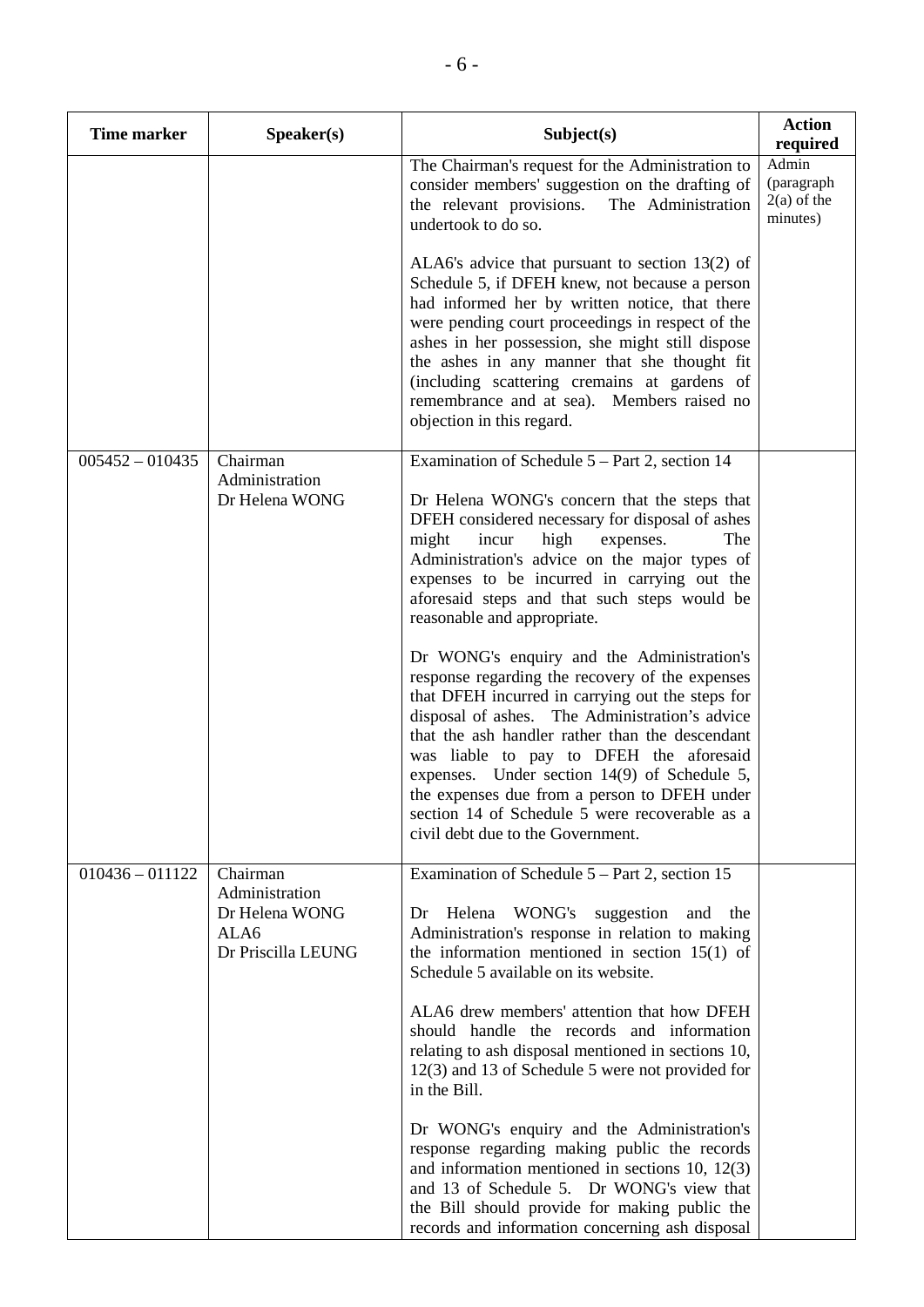| <b>Time marker</b> | Speaker(s)                                           | Subject(s)                                                                                                                                                                                                                                                                                                                                                                                                                                                                                                                                                                                                                                                            | <b>Action</b><br>required                        |
|--------------------|------------------------------------------------------|-----------------------------------------------------------------------------------------------------------------------------------------------------------------------------------------------------------------------------------------------------------------------------------------------------------------------------------------------------------------------------------------------------------------------------------------------------------------------------------------------------------------------------------------------------------------------------------------------------------------------------------------------------------------------|--------------------------------------------------|
|                    |                                                      | unless such records and information contained<br>personal data.                                                                                                                                                                                                                                                                                                                                                                                                                                                                                                                                                                                                       |                                                  |
|                    |                                                      | Administration<br>The<br>advised<br>that<br>had<br>it<br>undertaken to keep in view the implementation of<br>the Ordinance and propose amendments to the<br>Ordinance as and when necessary. A review of<br>the Ordinance would in any event be conducted<br>around three years after enactment.                                                                                                                                                                                                                                                                                                                                                                      |                                                  |
|                    |                                                      | While<br>expressing support for<br>enhancing<br>transparency of the relevant<br>information,<br>Priscilla<br><b>LEUNG</b><br>reminded<br>Dr<br>the<br>Administration to study carefully the information<br>to be made public and the possible legal disputes<br>arising from such public disclosure.                                                                                                                                                                                                                                                                                                                                                                  |                                                  |
|                    |                                                      | Having regard to members' views, the Chairman<br>said that the Administration should make<br>available the aforesaid information as much as<br>practicable for public access in a convenient way.<br>The Administration undertook to<br>consider<br>members' views.                                                                                                                                                                                                                                                                                                                                                                                                   | Admin<br>(paragraph<br>$2(b)$ of the<br>minutes) |
| $011123 - 011554$  | Chairman<br>Administration<br>ALA6<br>Dr Helena WONG | Examination of Schedule 5 – Part 2, section 16<br>ALA6 drew members' attention that under<br>section 16 of Schedule 5, unless DFEH decided<br>otherwise, a person was required to carry out the<br>prescribed ash disposal procedures pending the<br>determination of an appeal against the decision to<br>refuse an application made under section $16(2)$ of<br>Schedule 5. She also informed members that<br>the Licensing Board might, with the approval of<br>SFH, by notice published in the Gazette, amend<br>Part 2 of Schedule 5. The notice was subsidiary<br>legislation.<br>At Dr Helena WONG's request, ALA6 explained<br>section $16(7)$ of Schedule 5. |                                                  |
| $011555 - 012035$  | Chairman<br>Administration<br>ALA6<br>Dr Helena WONG | Examination of Part 6 – clause 57<br>ALA6's advice that there was no criminal<br>sanction imposed against a person for wilfully<br>obstructing the exercise of a power under clause<br>$57(2)(e)$ , as indicated in clause $60(1)(a)$ . Under<br>clause $57(3)$ , a person holding a specified<br>instrument (i.e. a licence, an exemption or a<br>temporary suspension of liability) and the<br>employees, servants or agents of the person had<br>to provide the assistance and information<br>required by DFEH or an authorized officer for<br>exercising the powers under clause 57.<br>N <sub>0</sub><br>criminal<br>sanction<br>imposed<br>for<br>was           |                                                  |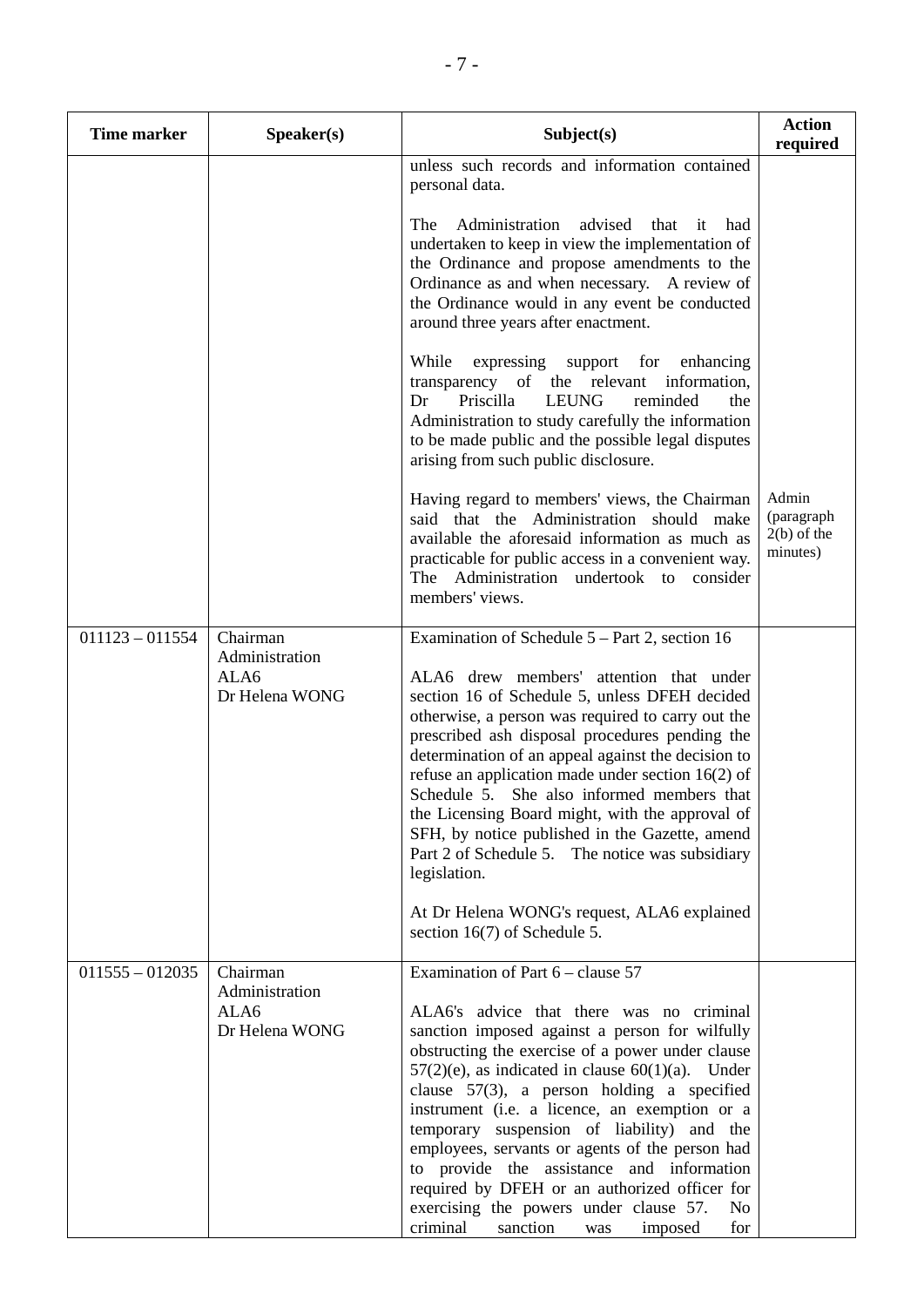| <b>Time marker</b> | Speaker(s)                                                  | Subject(s)                                                                                                                                                                                                                                                                                                                                                                                                                                                                                                                                                                                                                                                                    | <b>Action</b><br>required |
|--------------------|-------------------------------------------------------------|-------------------------------------------------------------------------------------------------------------------------------------------------------------------------------------------------------------------------------------------------------------------------------------------------------------------------------------------------------------------------------------------------------------------------------------------------------------------------------------------------------------------------------------------------------------------------------------------------------------------------------------------------------------------------------|---------------------------|
|                    |                                                             | non-compliance with clause 57(3).                                                                                                                                                                                                                                                                                                                                                                                                                                                                                                                                                                                                                                             |                           |
|                    |                                                             | ALA6 informed members that the majority of<br>members of the<br>former Bills<br>Committee<br>considered<br>Administration's<br>the<br>proposal<br>acceptable, provided that the Administration<br>should review and propose amendments, in a<br>timely manner, to the relevant provisions as and<br>when necessary.                                                                                                                                                                                                                                                                                                                                                           |                           |
|                    |                                                             | Helena<br>WONG's<br>Dr<br>enquiry<br>the<br>and<br>Administration's<br>the<br>regarding<br>response<br>consequences of not providing DFEH or an<br>authorized officer with the assistance<br>and<br>$57(3)$ .<br>The<br>information<br>under<br>clause<br>Administration's advice that a person who<br>wilfully obstructed the exercise of a power under<br>clause $57(2)(a)$ , (c) or (d) committed an offence<br>and was liable on conviction to a fine and<br>imprisonment. Having regard to the views of<br>the former Bills Committee, the Administration<br>had proposed a CSA to the effect that<br>non-compliance with clause 57(3) did not<br>constitute an offence. |                           |
| $012036 - 013403$  | Chairman                                                    | Examination of Part 6 – clause 58                                                                                                                                                                                                                                                                                                                                                                                                                                                                                                                                                                                                                                             |                           |
|                    | Administration<br>Dr Helena WONG<br>ALA6<br>Ms YUNG Hoi-yan | ALA6's response to Dr Helena WONG's enquiry<br>that clauses $57(3)$ and $58(2)(d)$ catered for<br>different<br>scenarios.<br>The Administration's<br>response to Dr WONG's enquiry regarding the<br>purposes of clauses 57 and 58.                                                                                                                                                                                                                                                                                                                                                                                                                                            |                           |
|                    |                                                             | Dr WONG's enquiry and the Administration's<br>response regarding whether the employees would<br>be subject to criminal sanction if the premises<br>concerned were suspected to contain evidence of<br>an offence under the Ordinance ("the premises")<br>and the employees willfully obstructed the<br>exercise of power under clause 58.                                                                                                                                                                                                                                                                                                                                     |                           |
|                    |                                                             | The Administration's responses to Ms YUNG<br>Hoi-yan's enquiries regarding the place of<br>detaining a person found on the premises and the<br>detention period.                                                                                                                                                                                                                                                                                                                                                                                                                                                                                                              |                           |
|                    |                                                             | Ms YUNG's concern and the Administration's<br>response regarding the risk of unlawful detention<br>of a person if the search of the premises was<br>carried out without a search warrant and a<br>detention period was not provided for in the Bill.<br>The Administration's advice that clause 58(3) had<br>imposed certain conditions on searching the<br>premises without a search warrant. In light of<br>the size of the existing private columbarium                                                                                                                                                                                                                    |                           |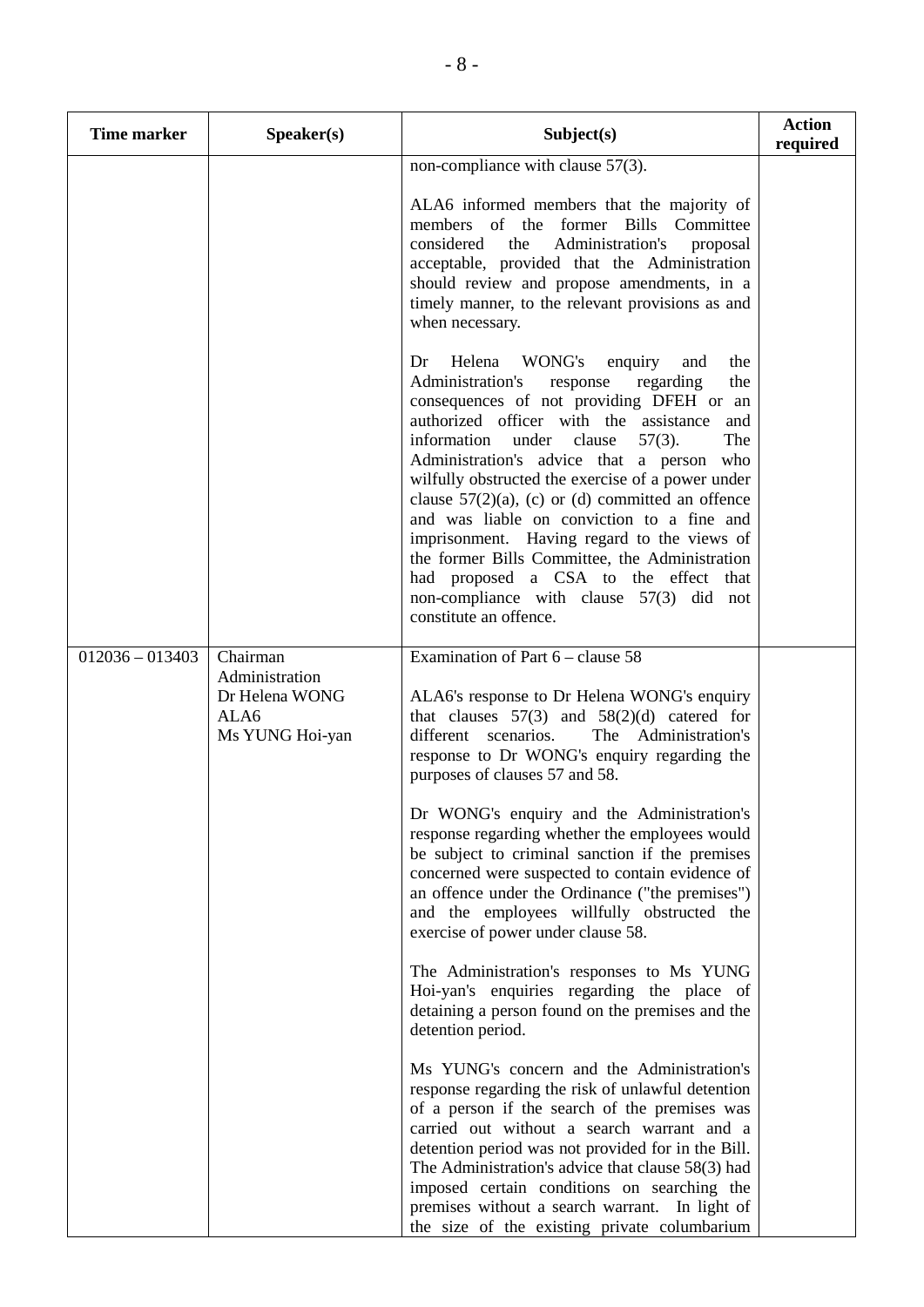| <b>Time marker</b> | Speaker(s)                                                         | Subject(s)                                                                                                                                                                                                                                                                                                                                                                                                                                                                                                                                                                                             | <b>Action</b><br>required |
|--------------------|--------------------------------------------------------------------|--------------------------------------------------------------------------------------------------------------------------------------------------------------------------------------------------------------------------------------------------------------------------------------------------------------------------------------------------------------------------------------------------------------------------------------------------------------------------------------------------------------------------------------------------------------------------------------------------------|---------------------------|
|                    |                                                                    | premises, it was not expected that the search of<br>columbarium<br>premises<br>would<br>take<br>an<br>exceedingly long time.                                                                                                                                                                                                                                                                                                                                                                                                                                                                           |                           |
|                    |                                                                    | Ms YUNG's reiteration of her concern about the<br>risk of unlawful detention of a person as the<br>detention period was not stipulated in the Bill.                                                                                                                                                                                                                                                                                                                                                                                                                                                    |                           |
| $013404 - 014502$  | Chairman<br>Administration<br>Dr Helena WONG<br>Mr LEUNG Kwok-hung | Examination of Part 6 – clause 59<br>Helena<br>WONG's<br>Dr<br>enquiry<br>and<br>the<br>Administration's response regarding whether the<br>employees who were found on the premises<br>would be prosecuted and arrested.<br>The<br>Administration's advice that generally speaking,<br>the specified instrument holder would be liable<br>for non-compliance with the Ordinance in<br>operating a columbarium and the conditions of a<br>specified instrument.<br>Whether prosecution<br>actions would be taken against a person found on<br>the premises would depend on individual<br>circumstances. |                           |
|                    |                                                                    | The Administration's response to Mr LEUNG<br>Kwok-hung's concern that an employee who was<br>innocent might be arrested by the exercise of the<br>power of arrest by DFEH or an authorized officer<br>clause 59.<br>The<br>under<br>Administration's<br>explanation of clause $11(3)$ which provided for a<br>defence of a person who was charged with an<br>offence under clause $11(1)$ , and clause 98 which<br>concerned liability of directors, partners, etc. for<br>offences under the Ordinance.                                                                                               |                           |
| $014503 - 014554$  | Chairman<br>Administration                                         | Examination of Part $6 -$ clause 60                                                                                                                                                                                                                                                                                                                                                                                                                                                                                                                                                                    |                           |
| $014555 - 014752$  | Chairman<br>Administration<br>ALA6                                 | Examination of Part 6 – clause 61<br>ALA6 drew members' attention that under clause<br>$61(3)(a)$ , if the things seized, removed or<br>impounded under clause $58(2)(b)$ had not been<br>collected by the owner of the things within the 60<br>days stated in the notice to the owner, the things<br>were to become the property of the Government.                                                                                                                                                                                                                                                   |                           |
| $014753 - 015215$  | Chairman<br>Administration<br>ALA6                                 | Examination of Part $6 -$ clause 62<br>ALA6 drew members' attention that under clause<br>$62(6)$ , the operation of the decision to serve an<br>enforcement notice would not be suspended<br>pending determination of an appeal against the<br>decision to serve the notice, unless DFEH<br>decided otherwise. She informed members that<br>the provision was added to the Bill having regard                                                                                                                                                                                                          |                           |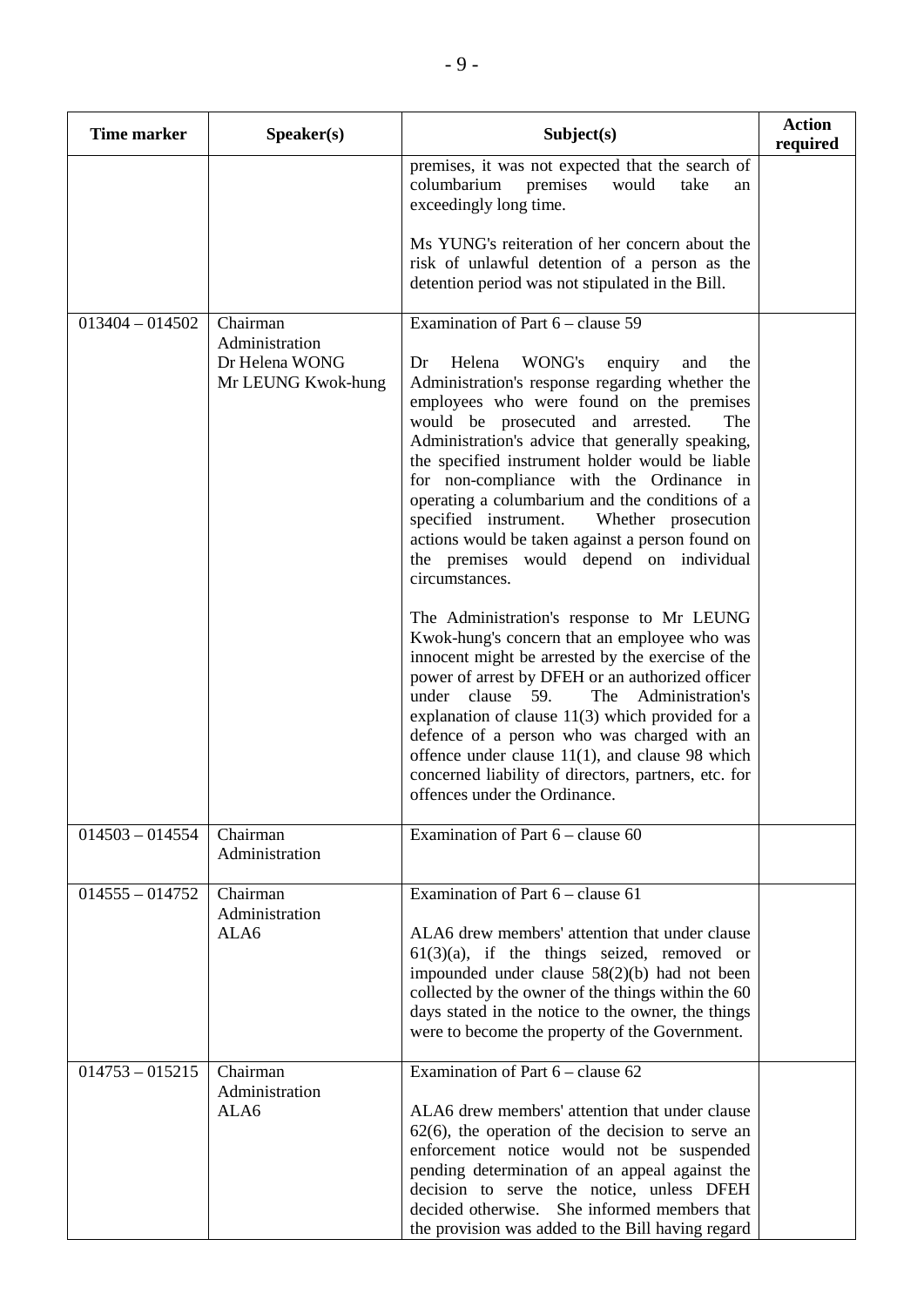| <b>Time marker</b> | Speaker(s)                                   | Subject(s)                                                                                                                                                                                                                                                                                                                                                                                                                                                                                                         | <b>Action</b><br>required |
|--------------------|----------------------------------------------|--------------------------------------------------------------------------------------------------------------------------------------------------------------------------------------------------------------------------------------------------------------------------------------------------------------------------------------------------------------------------------------------------------------------------------------------------------------------------------------------------------------------|---------------------------|
|                    |                                              | to the views of the former Bills Committee.<br>The Administration's advice of the reasons for the<br>addition of that provision to the Bill.                                                                                                                                                                                                                                                                                                                                                                       |                           |
| $015216 - 020245$  | Chairman                                     | <b>Break</b>                                                                                                                                                                                                                                                                                                                                                                                                                                                                                                       |                           |
| $020246 - 021204$  | Chairman<br>Administration                   | Examination of Part 9 – clauses 91 to 98                                                                                                                                                                                                                                                                                                                                                                                                                                                                           |                           |
| $021205 - 021341$  | Chairman<br>Administration<br>Dr Helena WONG | Examination of Part 9 – clause 99<br>Helena WONG's<br>Dr.<br>and<br>the<br>concern<br>Administration's response that the Administration<br>might need longer time to institute court<br>proceedings for an offence under the Ordinance.<br>The Administration's advice that there was no<br>time limit for instituting prosecution for an<br>indictable offence. The Administration would<br>keep in view the implementation of the<br>Ordinance and propose amendments to the<br>Ordinance as and when necessary. |                           |
| $021342 - 021544$  | Chairman<br>Administration<br>Dr Helena WONG | Examination of Part 9 – clause 100<br>Dr<br>Helena<br>WONG's<br>the<br>At<br>request,<br>Administration gave a brief account of the<br>proposed fees in Schedule 6.                                                                                                                                                                                                                                                                                                                                                |                           |
| $021545 - 022253$  | Chairman<br>Administration                   | Examination of Part 9 – clauses 101 to 106                                                                                                                                                                                                                                                                                                                                                                                                                                                                         |                           |
| $022254 - 022548$  | Chairman<br>Administration<br>ALA6           | Examination of Schedule 7, section 1<br>ALA6's advice that SFH might, by notice<br>published in the Gazette, amend Schedule 7 and<br>the notice was subsidiary legislation.                                                                                                                                                                                                                                                                                                                                        |                           |
| $022549 - 024104$  | Chairman<br>Administration                   | Examination of Part 10 - clauses 107 to 111                                                                                                                                                                                                                                                                                                                                                                                                                                                                        |                           |
| $024105 - 024146$  | Chairman                                     | The Chairman's advice that members might refer<br>to the marked-up copy of the relevant legislation<br>proposed to be amended by the Bill as prepared<br>by the Legal Service Division of the LegCo<br>Secretariat (LC Paper No. CB(2)345/16-17(02))<br>in the examination of clauses 112 to 131.                                                                                                                                                                                                                  |                           |
| $024147 - 025246$  | Chairman<br>Administration<br>ALA6           | Examination of Part 11 -<br>Division 1, clauses 112 to 113<br>Division 2, clauses 114 to 116<br>Division 3, clauses 117 to 120<br>Division 4, clauses 121 to 123<br>ALA6 drew members' attention that no criminal<br>sanction was imposed for contravening the new                                                                                                                                                                                                                                                 |                           |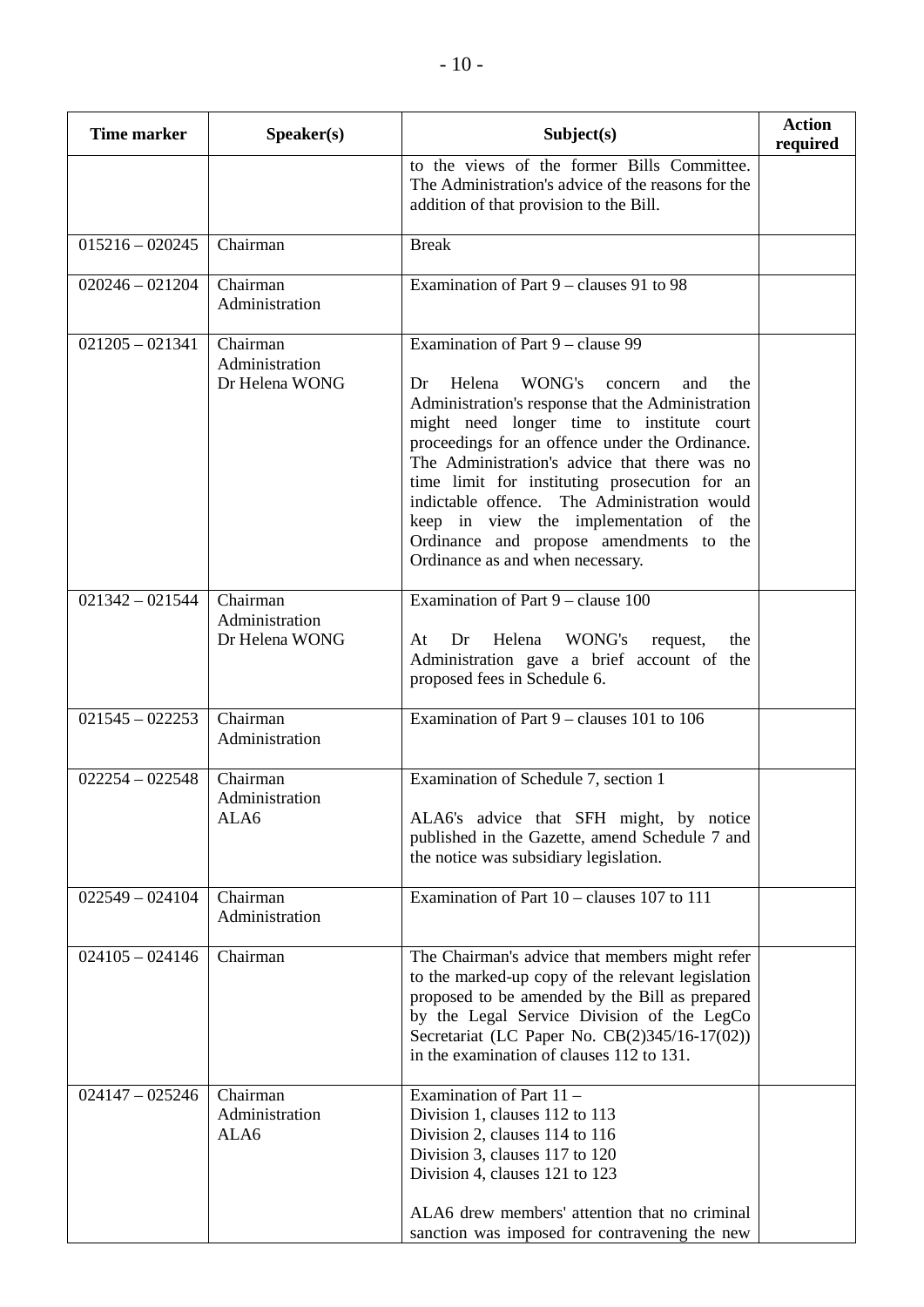| <b>Time marker</b> | Speaker(s)                                           | Subject(s)                                                                                                                                                                                                                                                                                                                                                                                                                                                                                                                                                                                                                                                                             | <b>Action</b><br>required |
|--------------------|------------------------------------------------------|----------------------------------------------------------------------------------------------------------------------------------------------------------------------------------------------------------------------------------------------------------------------------------------------------------------------------------------------------------------------------------------------------------------------------------------------------------------------------------------------------------------------------------------------------------------------------------------------------------------------------------------------------------------------------------------|---------------------------|
|                    |                                                      | section $113A(2)$ and (5) proposed to be added to<br>the Public Health and Municipal Services<br>Ordinance (Cap. 132) and that the "other<br>particulars" mentioned in the new section<br>113A(5) were not provided for in subsidiary<br>legislation.<br>She invited members to consider<br>whether the proposed arrangements under these<br>provisions were acceptable.                                                                                                                                                                                                                                                                                                               |                           |
|                    |                                                      | The Chairman's enquiry and the Administration's<br>response regarding the reasons for not imposing<br>criminal sanction for contravening the new<br>section $113A(2)$ and $(5)$ , and the consequences<br>for non-compliance.                                                                                                                                                                                                                                                                                                                                                                                                                                                          |                           |
|                    |                                                      | WONG's<br>Helena<br>enquiry<br>Dr<br>and<br>the<br>Administration's response regarding the reasons<br>for the addition of the new section 113A to Cap.<br>132.                                                                                                                                                                                                                                                                                                                                                                                                                                                                                                                         |                           |
| $025247 - 025739$  | Chairman<br>Administration                           | Examination of Part 11 -<br>Division 4, clauses 124 to 125<br>Division 5, clauses 126 to 127<br>Division 6, clauses 128 to 129<br>Division 7, clauses 130 to 131                                                                                                                                                                                                                                                                                                                                                                                                                                                                                                                       |                           |
| $025740 - 030322$  | Chairman<br>Administration<br>Mr Holden CHOW<br>ALA6 | Examination of Schedule 6<br>The Administration's response to the Chairman's<br>enquiry that the fee for issue of licence was for<br>the entire validity period of the licence and was<br>dependent on the interment capacity of a<br>columbarium. The proposed fees in Schedule 6<br>were generally accepted by the sector.<br>In response to Mr Holden CHOW's enquiry, the<br>Administration advised that the proposed fees in<br>Schedule 6 were set on a cost-recovery basis.<br>ALA6's advice that SFH might, by notice<br>published in the Gazette, amend Schedule 6 and<br>the notice was subsidiary legislation.<br>Completion of clause-by-clause examination of<br>the Bill. |                           |
| $030323 - 031030$  | Chairman<br>Administration<br>Dr Helena WONG<br>ALA6 | The Administration's briefing on the scope of the<br>CSAs it intended to propose and its proposed<br>time frame for resumption of the Second Reading<br>debate on the Bill.<br>Dr Helena WONG's enquiry and the Chairman's<br>response regarding the tentative date for<br>resumption of the Second Reading debate on the<br>Bill.                                                                                                                                                                                                                                                                                                                                                     |                           |